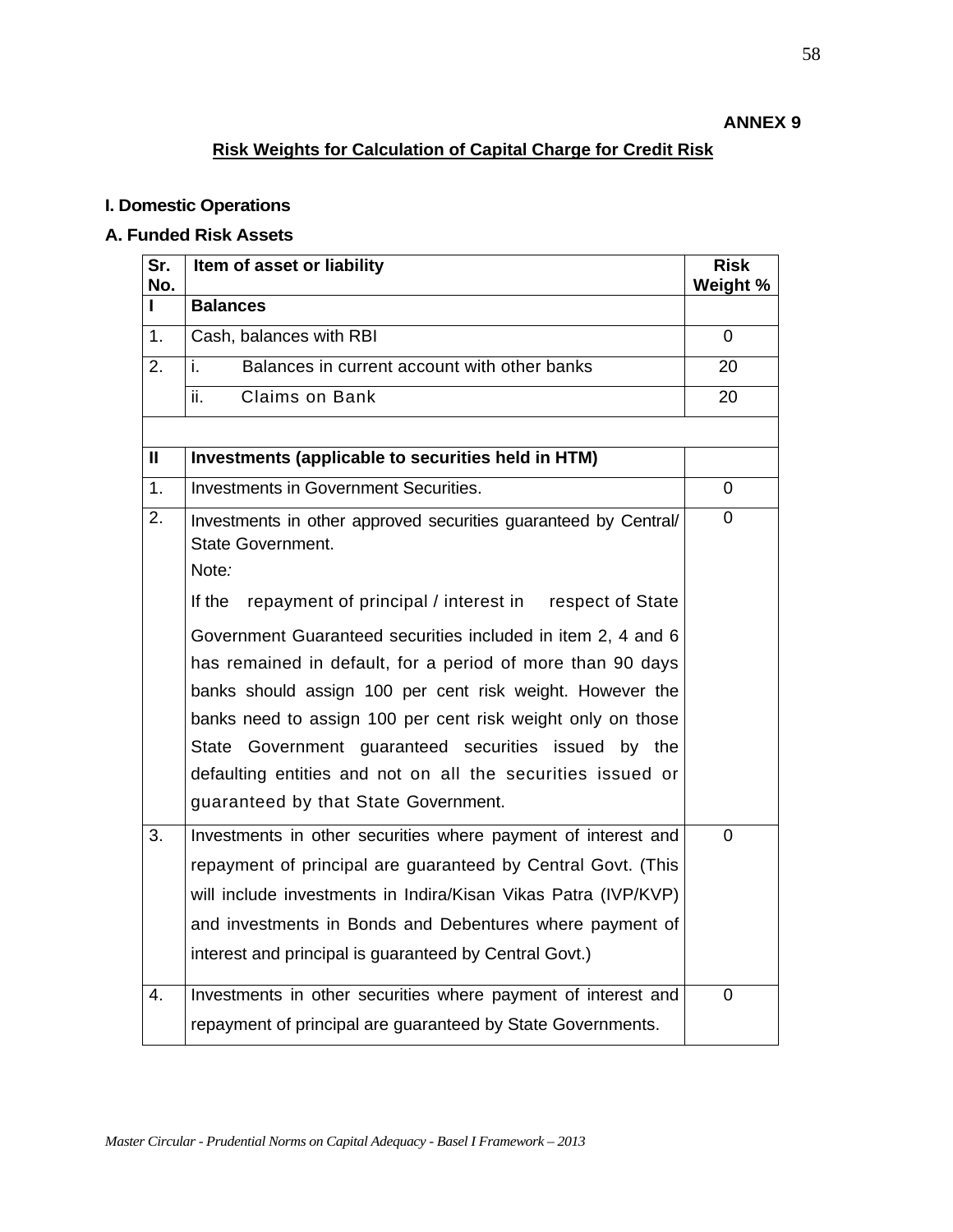| $\overline{5}$ . | Investments in other approved securities where payment of          | 20  |
|------------------|--------------------------------------------------------------------|-----|
|                  | interest and repayment of principal are not guaranteed by          |     |
|                  | Central/State Govt.                                                |     |
| 6.               | of<br>Government<br>guaranteed<br>securities<br>Investments<br>in  | 20  |
|                  | Government Undertakings which do not form part of the              |     |
|                  | approved market borrowing programme.                               |     |
| 7.               | Claims on commercial banks.                                        | 20  |
| 8.               | Investments in bonds issued by other banks                         | 20  |
| 9.               | Investments in securities which are guaranteed by banks as to      | 20  |
|                  | payment of interest and repayment of principal.                    |     |
| 10.              | Investments in subordinated debt instruments and bonds issued      | 100 |
|                  | by other banks or Public Financial Institutions for their Tier II  |     |
|                  | capital.                                                           |     |
| 11.              | Deposits placed with SIDBI/NABARD/NHB in lieu of                   | 100 |
|                  | shortfall in lending to priority sector.                           |     |
| 12.              | Investment in Mortgage Backed Securities (MBS) of residential      | 50  |
|                  | assets of Housing Finance Companies (HFCs) which are               |     |
|                  | recognised and supervised by National Housing Bank (subject        |     |
|                  | to satisfying terms & conditions furnished in Annex 10.2).         |     |
| 13.              | Investment in Mortgage Backed Securities (MBS) which are           | 50  |
|                  | backed by housing loan qualifying for 50% risk weight.             |     |
| 14.              | Investment in securitised paper pertaining to an infrastructure    | 50  |
|                  | facility. (subject to satisfying terms & conditions given in Annex |     |
|                  | $10.3$ ).                                                          |     |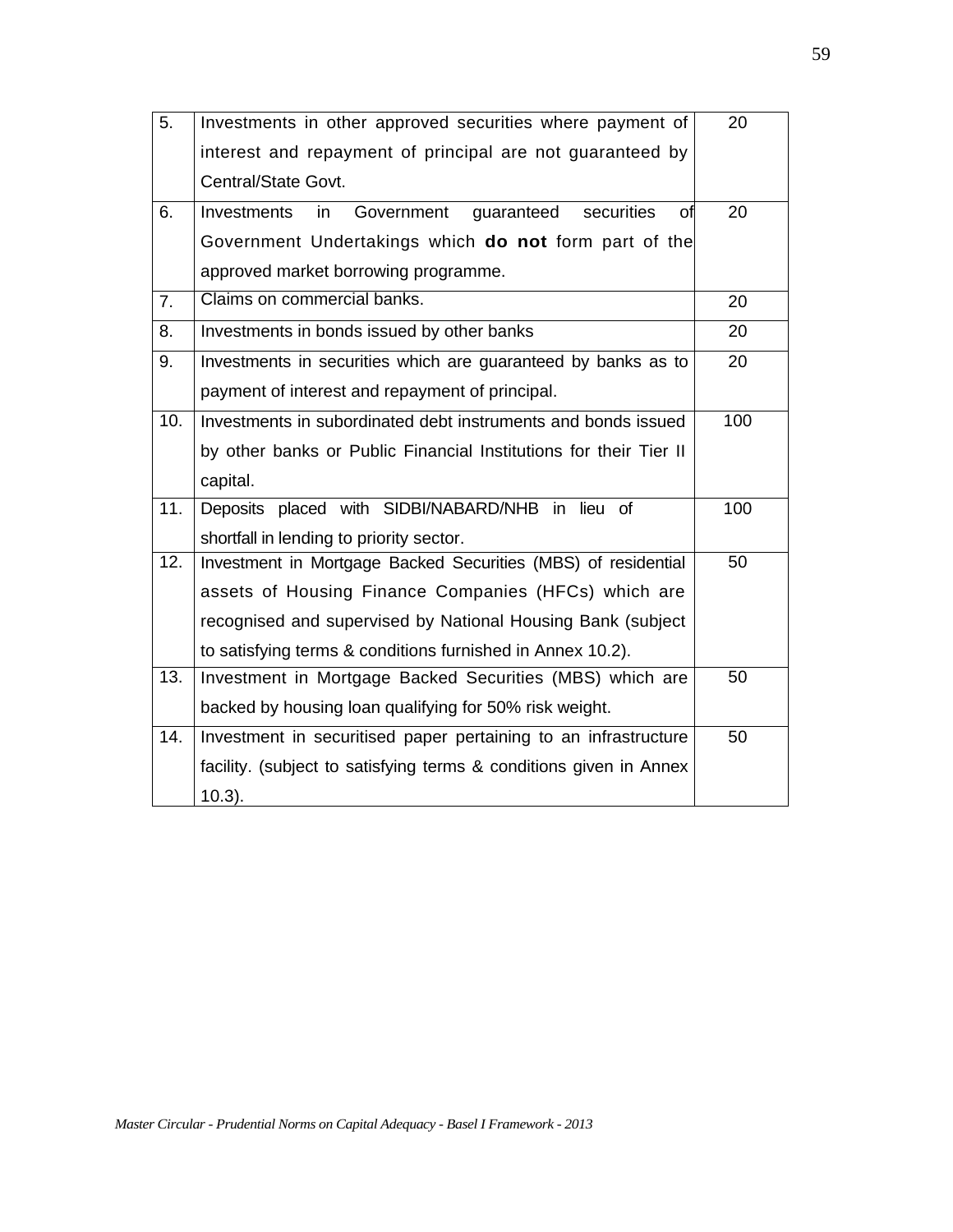| 15. | Investments in debentures/ bonds/ security receipts/ Pass Through                                                                                                       | 100 |
|-----|-------------------------------------------------------------------------------------------------------------------------------------------------------------------------|-----|
|     | Certificates<br>Securitisation<br>SPV <sub>s</sub> /<br>issued<br>by<br>Company/                                                                                        |     |
|     | Reconstruction Company and held by banks as investment                                                                                                                  |     |
| 16. | All other investments including investments in securities issued                                                                                                        | 100 |
|     | by PFIs.                                                                                                                                                                |     |
|     | Equity investments in subsidiaries, intangible assets and<br>Note:                                                                                                      |     |
|     | losses deducted from Tier I capital should be assigned zero                                                                                                             |     |
|     | weight                                                                                                                                                                  |     |
| 17. | Direct investment in equity shares, convertible bonds, debentures<br>and units of equity oriented mutual funds including those<br>exempted from Capital Market Exposure | 125 |
|     | <b>Securities</b><br>and other                                                                                                                                          | 150 |
| 18. | Mortgaged Backed<br>Investment in<br>securitised exposures to Commercial Real Estate                                                                                    |     |
| 19. | <b>Investments in Venture Capital Funds</b>                                                                                                                             | 150 |
| 20. | in Securities issued by SPVs (in respect<br>Investments<br>οf                                                                                                           | 100 |
|     | securitisation of standard assets) underwritten and devolved on                                                                                                         |     |
|     | originator banks during the stipulated period of three months                                                                                                           |     |
| 21. | in Securities issued<br>by SPVs in respect<br>Investments<br>οf                                                                                                         | 100 |
|     | securitisation of standard asset underwritten and devolved on                                                                                                           |     |
|     | bank as third party service provider during the stipulated period                                                                                                       |     |
|     | of three months                                                                                                                                                         |     |
| 22. | NPA Investment purchased from other banks                                                                                                                               | 100 |
| 23. | Investments in instruments issued by NBFC-ND-SI                                                                                                                         | 100 |
| III | Loans & Advances including bills purchased and discounted                                                                                                               |     |
|     | and other credit facilities                                                                                                                                             |     |
| 1.  | Loans guaranteed by Govt. of India                                                                                                                                      | 0   |
|     | Note:                                                                                                                                                                   |     |
|     | The amount outstanding in the account styled as "Amount<br>receivable from Government of India under Agricultural debt                                                  |     |
|     | Waiver Scheme 2008" shall be treated as a claim on the                                                                                                                  |     |
|     | Government of India and would attract zero risk weight for the<br>purpose of capital adequacy norms. However, the amount                                                |     |
|     | outstanding in the accounts covered by the Debt Relief Scheme                                                                                                           |     |
|     | shall be treated as a claim on the borrowers and risk weighted<br>as per the extant norms.                                                                              |     |
|     |                                                                                                                                                                         |     |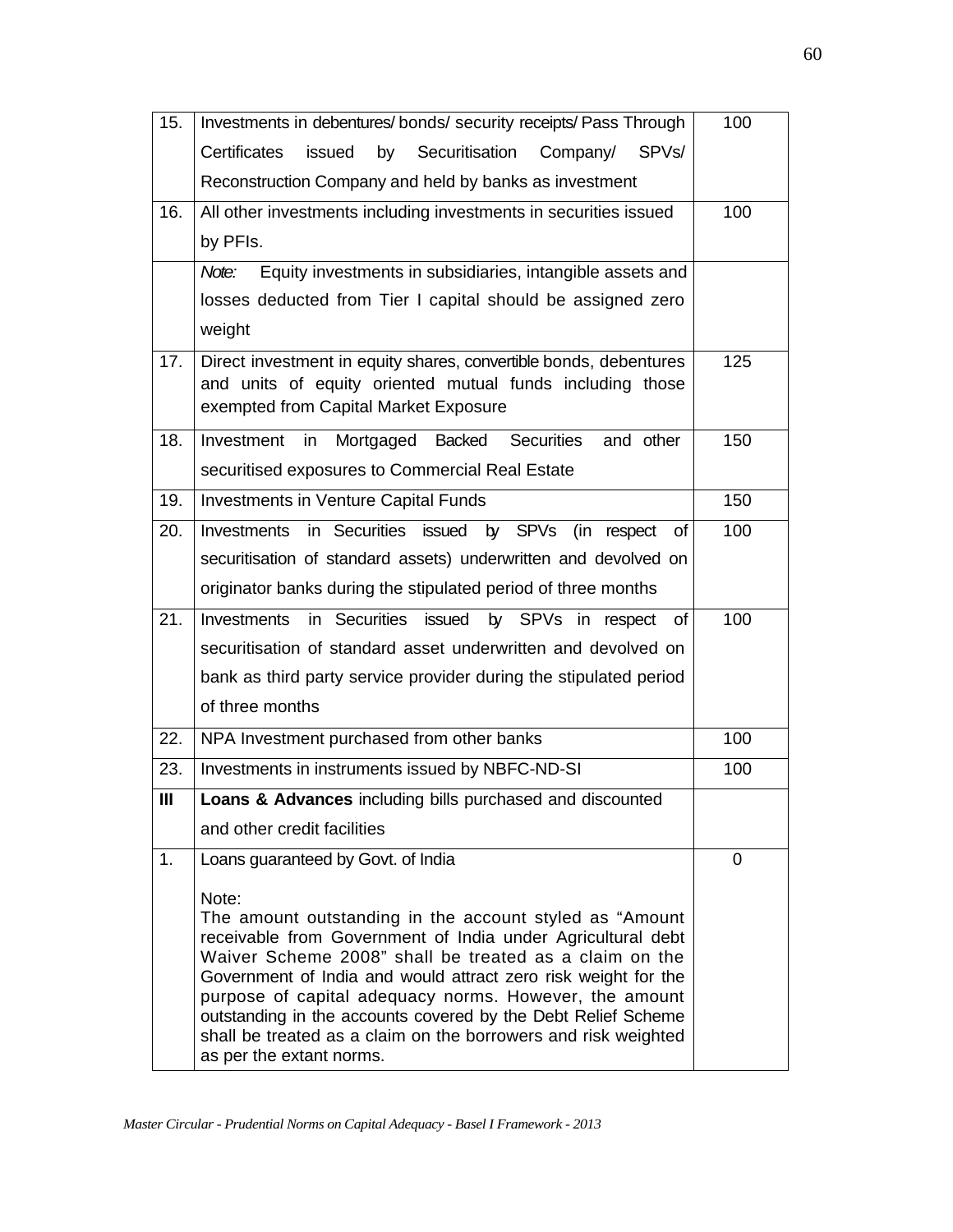| 2.   | Loans guaranteed by State Govts.                                                                                                                                                                                                                                                    | 0   |
|------|-------------------------------------------------------------------------------------------------------------------------------------------------------------------------------------------------------------------------------------------------------------------------------------|-----|
|      | Note:                                                                                                                                                                                                                                                                               |     |
|      | If the loans guaranteed by State Govts. have remained in                                                                                                                                                                                                                            |     |
|      | default for a period of more than 90 days a risk weight of 100                                                                                                                                                                                                                      |     |
|      | percent should be assigned.                                                                                                                                                                                                                                                         |     |
| 3.   | Loans granted to public sector undertakings of Govt. of India                                                                                                                                                                                                                       | 100 |
| 4.   | Loans granted to public sector undertakings of State Govts.                                                                                                                                                                                                                         | 100 |
| 5.   |                                                                                                                                                                                                                                                                                     |     |
| (i)  | For the purpose of credit exposure, bills purchased/discounted                                                                                                                                                                                                                      | 20  |
|      | negotiated under LC (where payment to the beneficiary is not<br>under reserve) is treated as an exposure on the LC issuing bank<br>and assigned risk weight as is normally applicable to inter-bank<br>exposures.                                                                   |     |
| (ii) | <b>Bills</b><br><b>LCs</b><br>'under<br>under<br>bills<br>negotiated<br>reserve',<br>purchased/discounted/negotiated without LCs, will be reckoned<br>as exposure on the borrower constituent. Accordingly, the<br>exposure will attract a risk weight appropriate to the borrower. |     |
|      | (i) Govt.                                                                                                                                                                                                                                                                           | 0   |
|      | (ii) Banks                                                                                                                                                                                                                                                                          | 20  |
|      | (iii) Others                                                                                                                                                                                                                                                                        | 100 |
| 6.   | <b>Others including PFIs</b>                                                                                                                                                                                                                                                        | 100 |
| 7.   | Leased assets                                                                                                                                                                                                                                                                       | 100 |
| 8.   | Advances covered by DICGC/ECGC                                                                                                                                                                                                                                                      | 50  |
|      | <b>Note:</b> The risk weight of 50% should be limited to the amount                                                                                                                                                                                                                 |     |
|      | guaranteed and not the entire outstanding balance in the                                                                                                                                                                                                                            |     |
|      | accounts. In other words, the outstandings in excess of the                                                                                                                                                                                                                         |     |
|      | amount guaranteed, will carry 100% risk weight.                                                                                                                                                                                                                                     |     |
| 9.   | Micro and Small Enterprises (MSE) Advances Guaranteed by<br>Credit Guarantee Fund Trust for Micro and Small Enterprises<br>(CGTMSE) up to the guaranteed portion.                                                                                                                   | 0   |
|      | <b>Note:</b> Banks may assign zero risk weight for the guaranteed<br>portion. The balance outstanding in excess of the guaranteed<br>portion would attract a risk-weight as appropriate to the counter-<br>party. Two illustrative examples are given in Annex 10.1.                |     |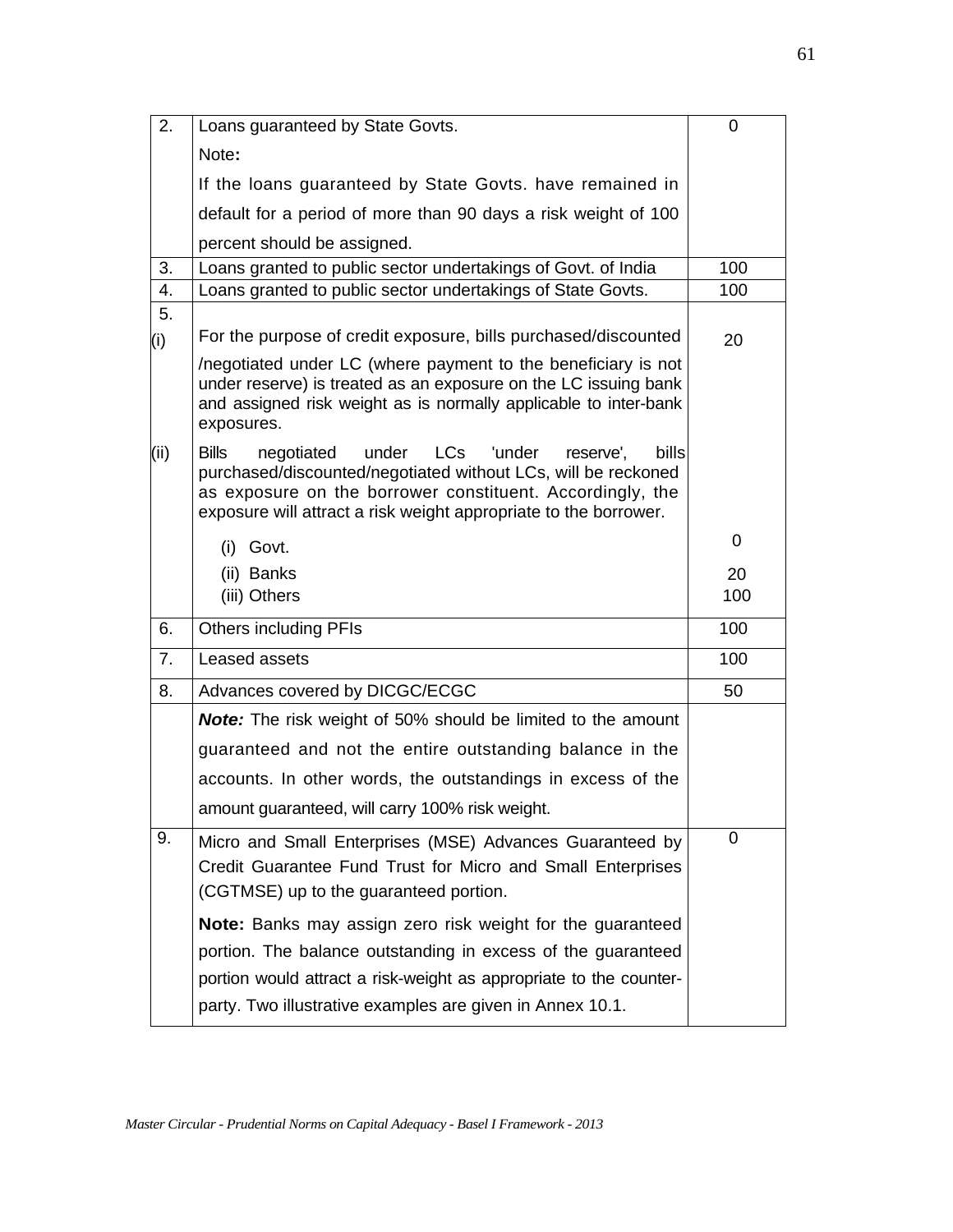| 10. | Insurance cover under Business Credit Shield, the product of<br>New India Assurance Company Ltd. (Subject to Conditions<br>given in Annex 10.4)                                                            |                               | 50  |  |
|-----|------------------------------------------------------------------------------------------------------------------------------------------------------------------------------------------------------------|-------------------------------|-----|--|
|     | Note: The risk weight of 50% should be limited to the amount                                                                                                                                               |                               |     |  |
|     | guaranteed and not the entire outstanding balance in the                                                                                                                                                   |                               |     |  |
|     |                                                                                                                                                                                                            |                               |     |  |
|     | accounts. In other words, the outstanding in excess of the<br>amount guaranteed, will carry 100% risk weight.                                                                                              |                               |     |  |
| 11. | Advances against term deposits, Life policies, NSCs, IVPs and                                                                                                                                              |                               | 0   |  |
|     | KVPs where adequate margin is available.                                                                                                                                                                   |                               |     |  |
|     |                                                                                                                                                                                                            |                               |     |  |
| 12. | Loans and Advances granted to staff of banks which are fully                                                                                                                                               |                               | 20  |  |
|     | covered by superannuation benefits and mortgage of flat/house.                                                                                                                                             |                               |     |  |
| 13. | <b>Category of Loan**</b>                                                                                                                                                                                  | LTV Ratio <sup>13</sup> $(\%$ |     |  |
|     | (a) Individual Housing Loans                                                                                                                                                                               |                               |     |  |
|     | (i) Up to Rs. 20 lakh                                                                                                                                                                                      | 90                            | 50  |  |
|     | (ii) Above Rs. 20 lakh and up to Rs. 75 lakh                                                                                                                                                               | 80                            | 50  |  |
|     | (iii) Above Rs.75 lakh                                                                                                                                                                                     | 75                            | 75  |  |
|     | (b) Commercial Real Estate - Residential Housing<br>$(CRE-RH)$                                                                                                                                             | N A                           | 75  |  |
|     | (c) Commercial Real Estate (CRE)                                                                                                                                                                           | NA                            | 100 |  |
|     | Restructured housing loans should be risk weighted with an additional risk<br>weight of 25 per cent to the risk weights prescribed above.                                                                  |                               |     |  |
| 14. | Housing loans guaranteed by Credit Risk Guarantee Fund<br>Trust for Low Income Housing (CRGFTLIH) up to the<br>guaranteed portion <sup>14</sup> .                                                          |                               |     |  |
|     | Note: Banks may assign zero risk weight for the guaranteed<br>portion. The balance outstanding in excess of the guaranteed<br>portion would attract a risk-weight as appropriate to the counter-<br>party. |                               |     |  |
| 15. | Consumer credit including personal loans and credit cards                                                                                                                                                  |                               | 125 |  |
| 16. | <b>Educational Loans</b>                                                                                                                                                                                   |                               | 100 |  |
| 17. | Loans up to $\bar{\tau}$ 1 lakh against gold and silver ornaments                                                                                                                                          |                               | 50  |  |
| 18. | <b>Takeout Finance</b>                                                                                                                                                                                     |                               |     |  |

1

<span id="page-4-0"></span><sup>&</sup>lt;sup>13</sup>Please refer to the *circular DBOD.BP.BC.No.* 104/08.12.015/2012-13 dated June 21, 2013 on Housing Sector – New Sub-sector CRE-RH within CRE and Rationalisation of Provisioning, Risk weights and LTV Ratios.

<span id="page-4-1"></span><sup>&</sup>lt;sup>14</sup> Please refer to [circular DBOD.No.BP.BC. 90/21.04.048/2012-13 dated April 16, 2013](http://rbi.org.in/scripts/NotificationUser.aspx?Id=7943&Mode=0) on Advances Guaranteed by Credit Risk Guarantee Fund Trust for Low Income Housing (CRGFTLIH) – Risk Weights and Provisioning.

*Master Circular - Prudential Norms on Capital Adequacy - Basel I Framework - 2013*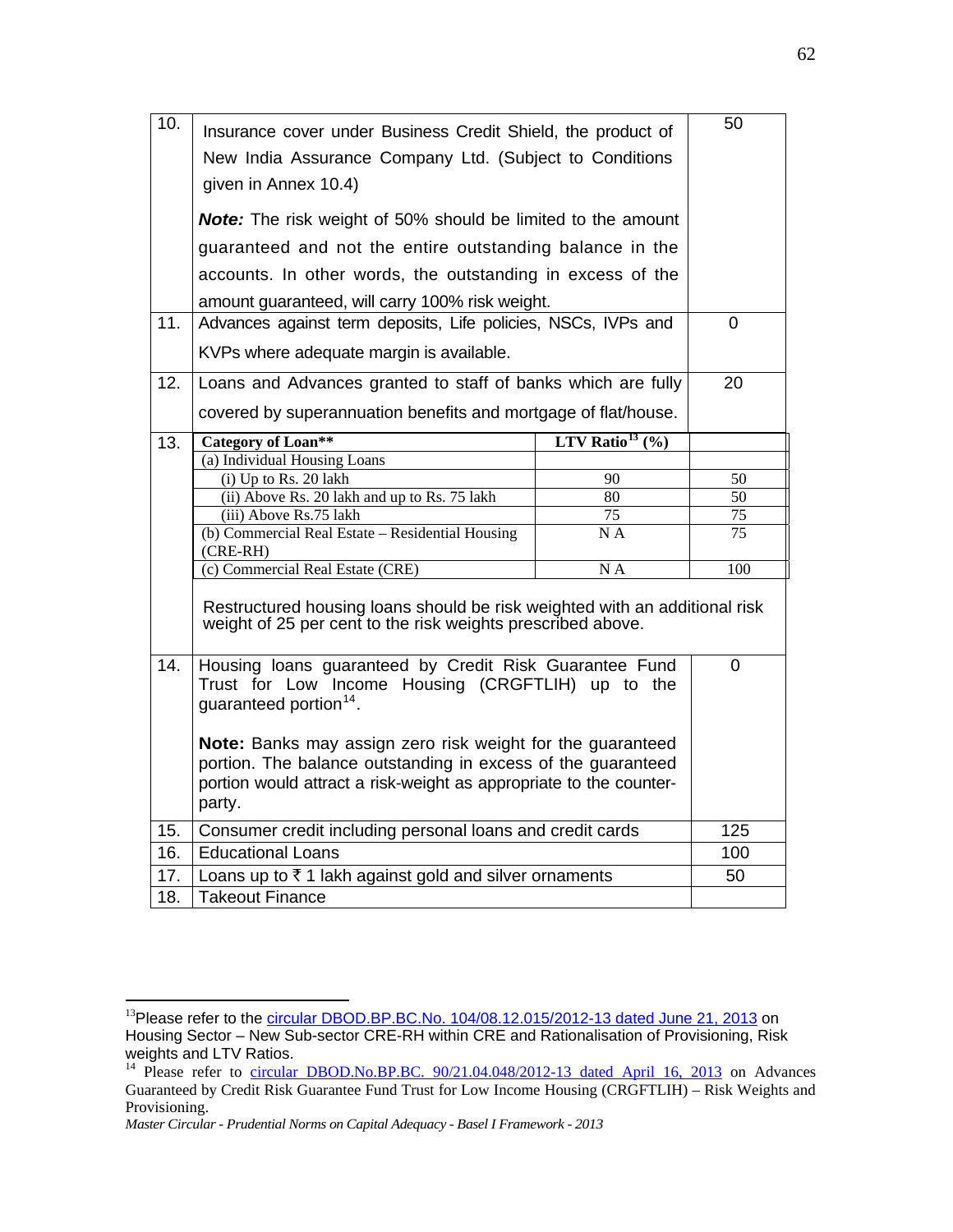|     | $(i)$ Unconditional takeover (in the books of lending institution)<br>(a) Where full credit risk is assumed by the taking over<br>institution<br>(b) Where only partial credit risk is assumed by taking over<br>institution | 20  |
|-----|------------------------------------------------------------------------------------------------------------------------------------------------------------------------------------------------------------------------------|-----|
|     | (i) The amount to be taken over                                                                                                                                                                                              | 20  |
|     | (ii) The amount not to be taken over                                                                                                                                                                                         | 100 |
|     | (ii) Conditional take-over (in the books of lending and Taking                                                                                                                                                               | 100 |
|     | over institution)                                                                                                                                                                                                            |     |
| 19. | Capital Market Exposures (CME) including those exempted from<br><b>CME Norms</b>                                                                                                                                             | 125 |
| 20. | Fund based exposures to commercial real estate*                                                                                                                                                                              | 100 |
|     | Fund Based Exposure to Commercial Real Estate- Residential<br>Housing (CRE-RH)@                                                                                                                                              | 75  |
| 21. | Funded liquidity facility for securitisation of standard asset                                                                                                                                                               | 100 |
|     | transactions                                                                                                                                                                                                                 |     |
| 22. | NPA purchased from other banks                                                                                                                                                                                               | 100 |
| 23. | Loans & Advances NBFC-ND-SI (other than Asset Finance<br>Companies (AFCs))                                                                                                                                                   | 100 |
| 24. | All unrated claims on corporate, long term as well as short<br>term, regardless of the amount of the claim                                                                                                                   | 100 |
| IV  | <b>Other Assets</b>                                                                                                                                                                                                          |     |
| 1.  | Premises, furniture and fixtures                                                                                                                                                                                             | 100 |
| 2.  | Income tax deducted at source (net of provision)                                                                                                                                                                             | 0   |
|     | Advance tax paid (net of provision)                                                                                                                                                                                          | 0   |
|     | Interest due on Government securities                                                                                                                                                                                        | 0   |
|     | Accrued interest on CRR balances and claims on RBI on                                                                                                                                                                        | 0   |
|     | account of Government transactions (net of claims of                                                                                                                                                                         |     |
|     | Government/RBI on banks on account of such transactions)                                                                                                                                                                     |     |
|     | All other assets #                                                                                                                                                                                                           | 100 |

*#:* 

(i) The exposures to CCPs on account of derivatives trading and securities financing transactions (e.g. CBLOs, Repos) outstanding against them, will be assigned zero exposure value for counterparty credit risk, as it is presumed that the CCPs' exposures to their counterparties are fully collateralised on a daily basis, thereby providing protection for the CCP's credit risk exposures;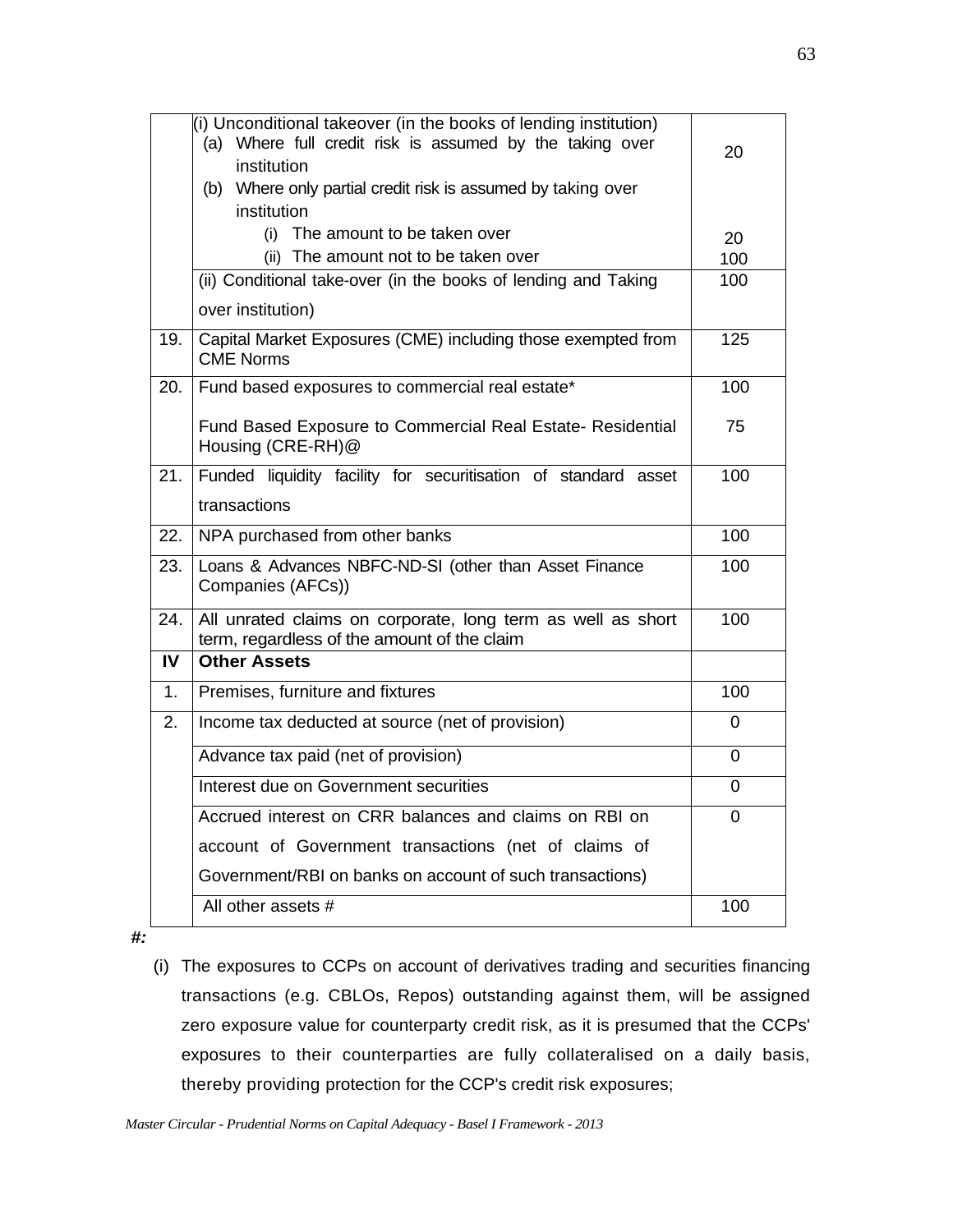(ii) The deposits / collaterals kept by banks with the CCPs will attract risk weights appropriate to the nature of the CCP. In the case of CCIL, the risk weight will be 20 per cent and for other CCPs, it will be according to the ratings assigned to these entities as per the New Capital Adequacy Framework.

**&:** As regards claims on AFCs, there is no change in the risk weights, which would continue to be governed by the credit rating of the AFC, except the claims that attract a risk weight of 150 per cent under the New Capital Adequacy Framework, which shall be reduced to a level of 100 per cent.

**\*:** It is possible for an exposure to get classified simultaneously into more than one category, as different classifications are driven by different considerations. In such cases, the exposure would be reckoned for regulatory / prudential exposure limit, if any, fixed by RBI or by the bank itself, for all the categories to which the exposure is assigned. For the purpose of capital adequacy, the largest of the risk weights applicable among all the categories would be applicable for the exposure.

Securitisation exposures not meeting the requirements prescribed in the securitisation guidelines dated May 7, 2012 will be risk weighted at the rates prescribed therein.

**\*\*:** The LTV ratio should not exceed the prescribed ceiling in all fresh cases of sanction. In case the LTV ratio is currently above the ceiling prescribed for any reasons, efforts should be made to bring it within limits.

**@:** Commercial Real Estate – Residential Housing (CRE-RH) would consist of loans to builders/developers for residential housing projects (except for captive consumption) under CRE segment. Such projects should ordinarily not include non-residential commercial real estate. However, integrated housing projects comprising of some commercial space (e.g. shopping complex, school, etc.) can also be classified under CRE-RH, provided that the commercial area in the residential housing projects does not exceed 10% of the total Floor Space Index (FSI) of the project. In case the FSI of the commercial area in the predominantly residential housing complex exceeds the ceiling of 10%, the project loans should be classified as CRE and not CRE-RH.

Banks' exposure to third dwelling unit onwards to an individual will also be treated as CRE exposures.

#### **I.B. Off-Balance Sheet items**

*Master Circular - Prudential Norms on Capital Adequacy - Basel I Framework - 2013* The credit risk exposure attached to off-Balance Sheet items has to be first calculated by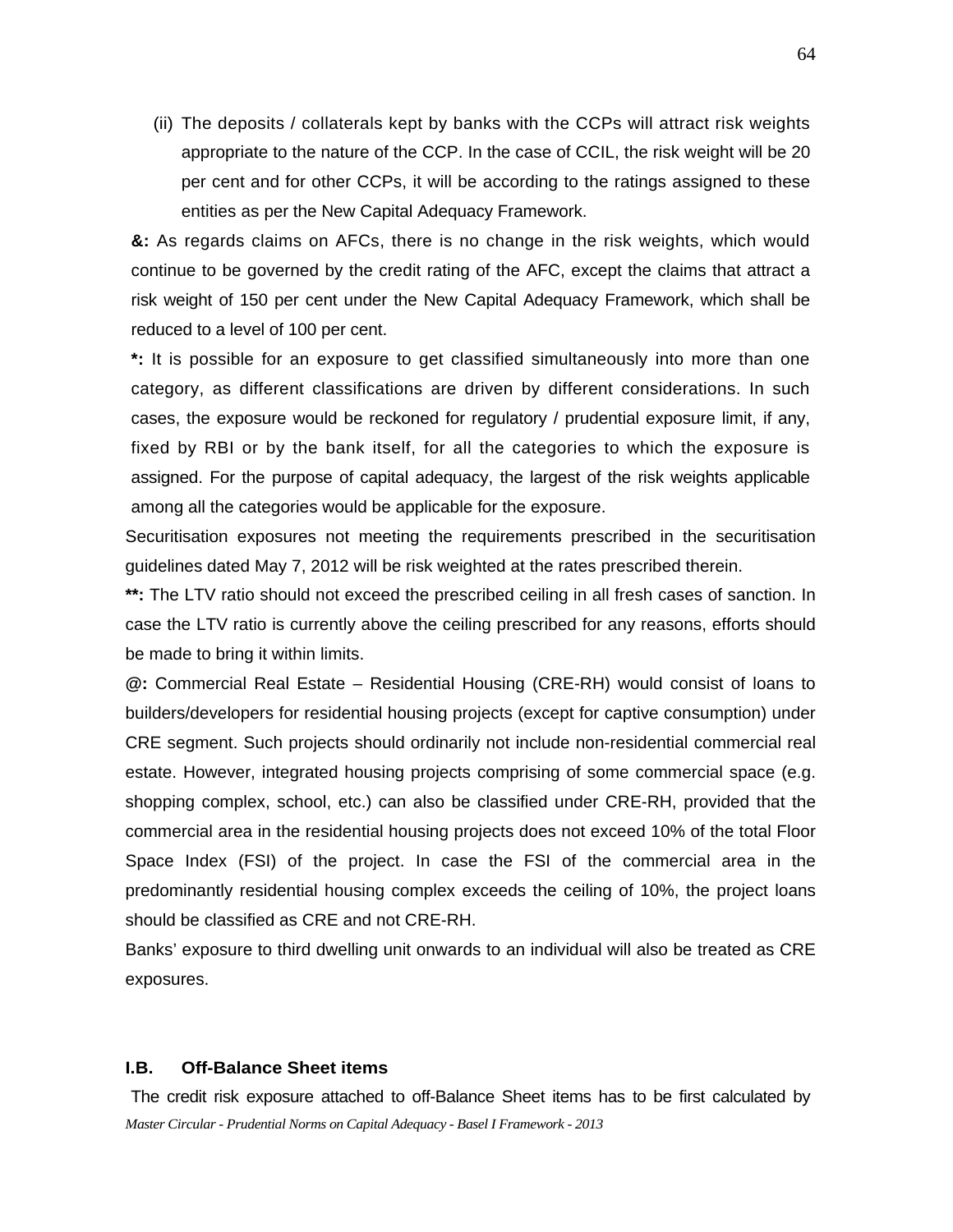multiplying the face value of each of the off-Balance Sheet items by 'credit conversion factor' as indicated in the table below. This will then have to be again multiplied by the weights attributable to the relevant counter-party as specified above.

| Sr.<br>No. | <b>Instruments</b>                                                         | <b>Credit</b><br><b>Conversion</b> |
|------------|----------------------------------------------------------------------------|------------------------------------|
|            |                                                                            | <b>Factor</b>                      |
| 1.         | Direct credit substitutes e.g. general guarantees of indebtedness          | 100                                |
|            | (including standby L/Cs serving as financial guarantees for loans          |                                    |
|            | and securities) and acceptances (including endorsements with the           |                                    |
|            | character of acceptance).                                                  |                                    |
| 2.         | Certain<br>transaction-related<br>contingent items<br>performance<br>(e.g. | 50                                 |
|            | bonds, bid bonds, warranties and standby L/Cs related to particular        |                                    |
|            | transactions).                                                             |                                    |
| 3.         | Short-term self-liquidating trade-related<br>contingencies<br>(such<br>as  | 20                                 |
|            | documentary credits collateralized by the underlying shipments).           |                                    |
| 4.         | Sale and repurchase agreement and asset sales with recourse,               | 100                                |
|            | where the credit risk remains with the bank.                               |                                    |
| 5.         | Forward asset purchases, forward deposits and partly paid shares           | 100                                |
|            | and securities, which represent commitments with certain                   |                                    |
|            | draw down.                                                                 |                                    |
| 6.         | Note issuance facilities and revolving underwriting facilities.            | 50                                 |
| 7.         | Other commitments (e.g., formal standby facilities and credit lines)       | 50                                 |
|            | with an original maturity of over one year.                                |                                    |
| 8.         | Similar commitments with an original maturity upto one year, or            | 0                                  |
|            | which can be unconditionally cancelled at any time.                        |                                    |
| 9.         | outstanding<br>of original<br>Aggregate<br>foreign exchange<br>contracts   |                                    |
|            | maturity -                                                                 |                                    |
|            | • less than one year                                                       | 2                                  |
|            | • for each additional year or part thereof                                 | 3                                  |
| 10.        | Take-out Finance in the books of taking-over institution                   |                                    |
|            | (i) Unconditional take-out finance                                         | 100                                |
|            | (ii)Conditional take-out finance                                           | 50                                 |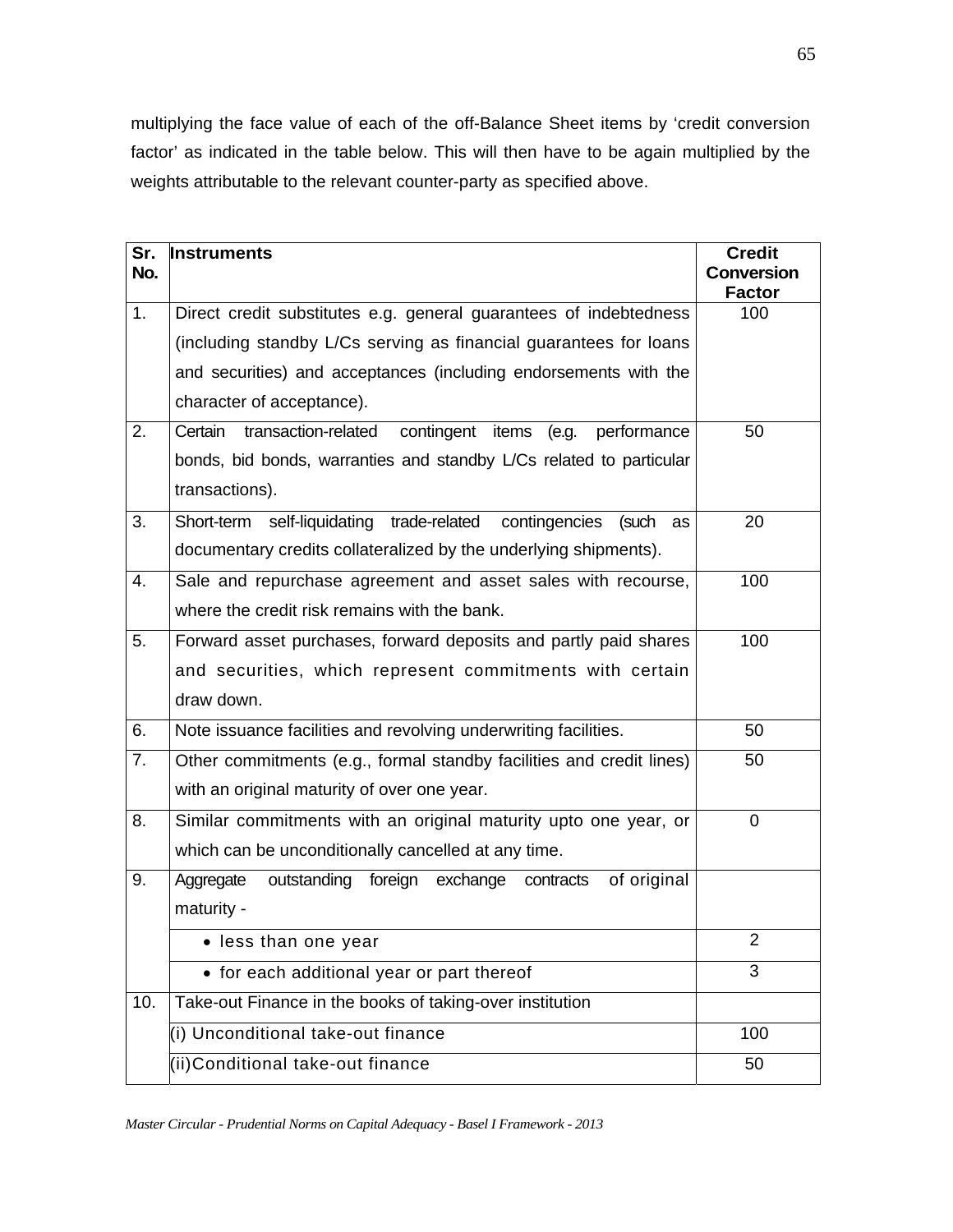|    | <b>Note:</b> As the counter-party exposure will determine the risk weight, |     |
|----|----------------------------------------------------------------------------|-----|
|    | it will be 100 percent in respect of all borrowers or zero percent if      |     |
|    | covered by Government guarantee.                                           |     |
| 11 | Non-Funded exposures to commercial real estate                             | 150 |
| 12 | Non-funded capital market exposures, including those exempted              | 125 |
|    | from CME norms                                                             |     |
| 13 | Commitment to provide liquidity facility for securitization of standard    | 100 |
|    | asset transactions                                                         |     |
| 14 | Second loss credit enhancement for securitization of standard asset        | 100 |
|    | transactions provided by third party                                       |     |
| 15 | Non-funded exposure to NBFC-ND-SI                                          | 100 |

NOTE: In regard to off-balance sheet items, the following transactions with non-bank counterparties will be treated as claims on banks and carry a risk-weight of 20%.

- Guarantees issued by banks against the counter guarantees of other banks.
- Rediscounting of documentary bills accepted by banks. Bills discounted by banks which have been accepted by another bank will be treated as a funded claim on a bank.

In all the above cases banks should be fully satisfied that the risk exposure is in fact on the other bank.

### **I.C.** Risk Weights for Open Positions

| Sr. | <b>Item</b>                                                        | <b>Risk weight</b> |
|-----|--------------------------------------------------------------------|--------------------|
| No. |                                                                    | (%)                |
|     | Foreign exchange open position.                                    | 100                |
| 2.  | Open position in gold                                              | 100                |
|     | <b>Note:</b> The risk weighted position both in respect of foreign |                    |
|     | exchange and gold open position limits should be added to          |                    |
|     | the other risk weighted assets for calculation of CRAR             |                    |

### **I. D. Risk Weights for Forward Rate Agreement (FRA) /Interest Rate Swap (IRS)**

For reckoning the minimum capital ratio, the computation of risk weighted assets on account of FRAs / IRS should be done as per the two steps procedure set out below: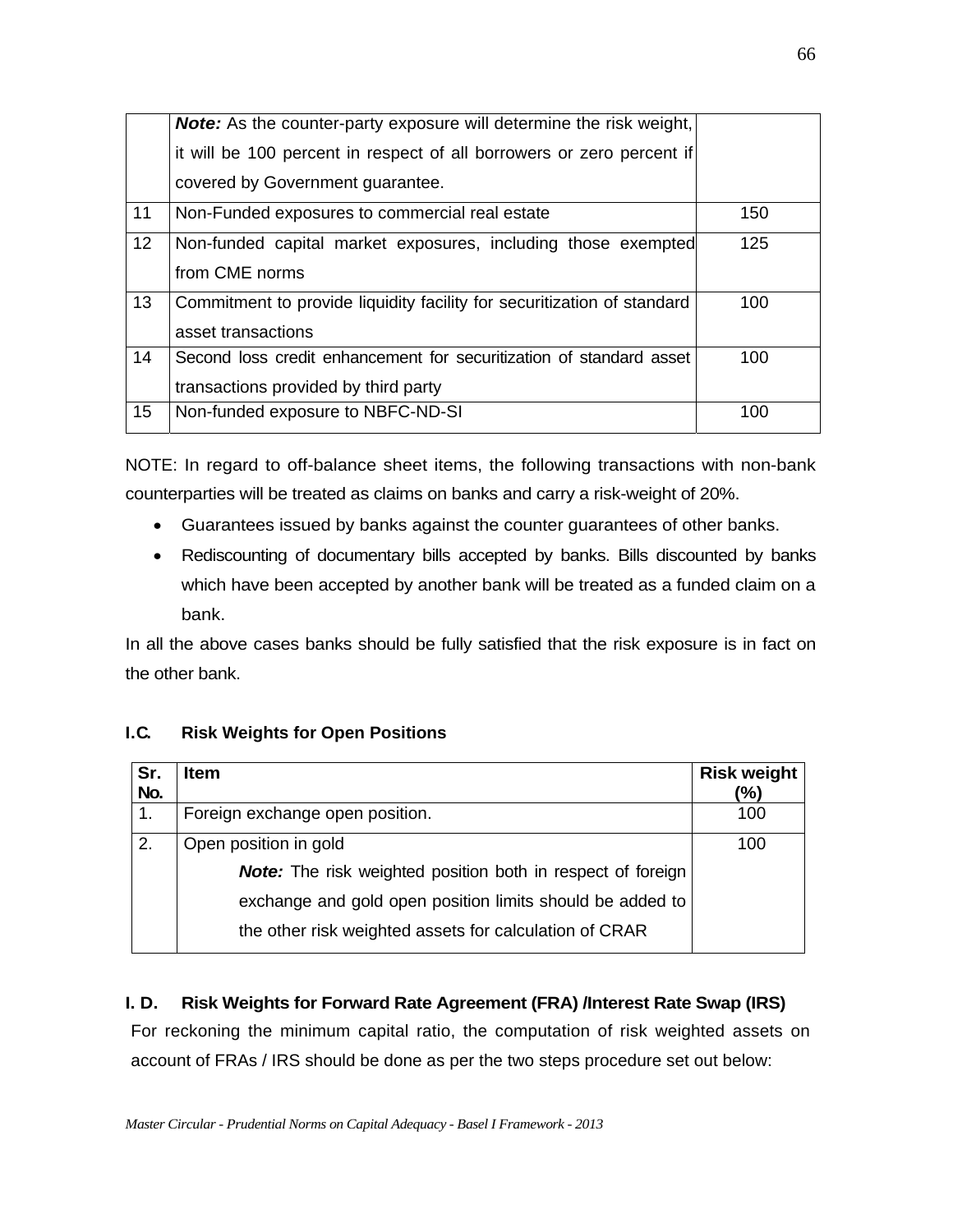### **Step 1**

The notional principal amount of each instrument is to be multiplied by the conversion factor given below:

| <b>Original Maturity</b>         | <b>Conversion Factor</b> |
|----------------------------------|--------------------------|
| Less than one year               | 0.5 per cent             |
| One year and less than two years | 1.0 per cent             |
| For each additional year         | 1.0 per cent             |

## **Step 2**

The adjusted value thus obtained shall be multiplied by the risk weightage allotted to the relevant counter-party as specified below:

| <b>Counter party</b>  | <b>Risk weight</b> |
|-----------------------|--------------------|
| Banks                 | 20 per cent        |
| Central & State Govt. | 0 per cent         |
| All others            | 100 per cent       |

## **II. Overseas operations (applicable only to Indian banks having branches abroad)**

### **A. Funded Risk Assets**

| Sr.<br>No. | Item of asset or liability                                                                                                                    | <b>Risk Weight</b><br>℅ |
|------------|-----------------------------------------------------------------------------------------------------------------------------------------------|-------------------------|
| i)         | Cash                                                                                                                                          | 0                       |
| ii)        | <b>Balances with Monetary Authority</b>                                                                                                       | 0                       |
| iii)       | Investments in Government securities                                                                                                          | 0                       |
| iv)        | Balances in current account with other banks                                                                                                  | 20                      |
| V)         | All other claims on banks including but not limited to funds loaned in<br>money markets, deposit placements, investments in CDs/FRNs,<br>etc. | 20                      |
| vi)        | Investment in non-bank sectors                                                                                                                | 100                     |
| vii)       | Loans and advances, bills purchased and discounted and other<br>credit facilities                                                             |                         |
|            | a) Claims guaranteed by Government of India.                                                                                                  | 0                       |
|            | b) Claims guaranteed by State Governments                                                                                                     | $\Omega$                |
|            | c) Claims on public sector undertakings of<br>Government of<br>India.                                                                         | 100                     |

*Master Circular - Prudential Norms on Capital Adequacy - Basel I Framework - 2013*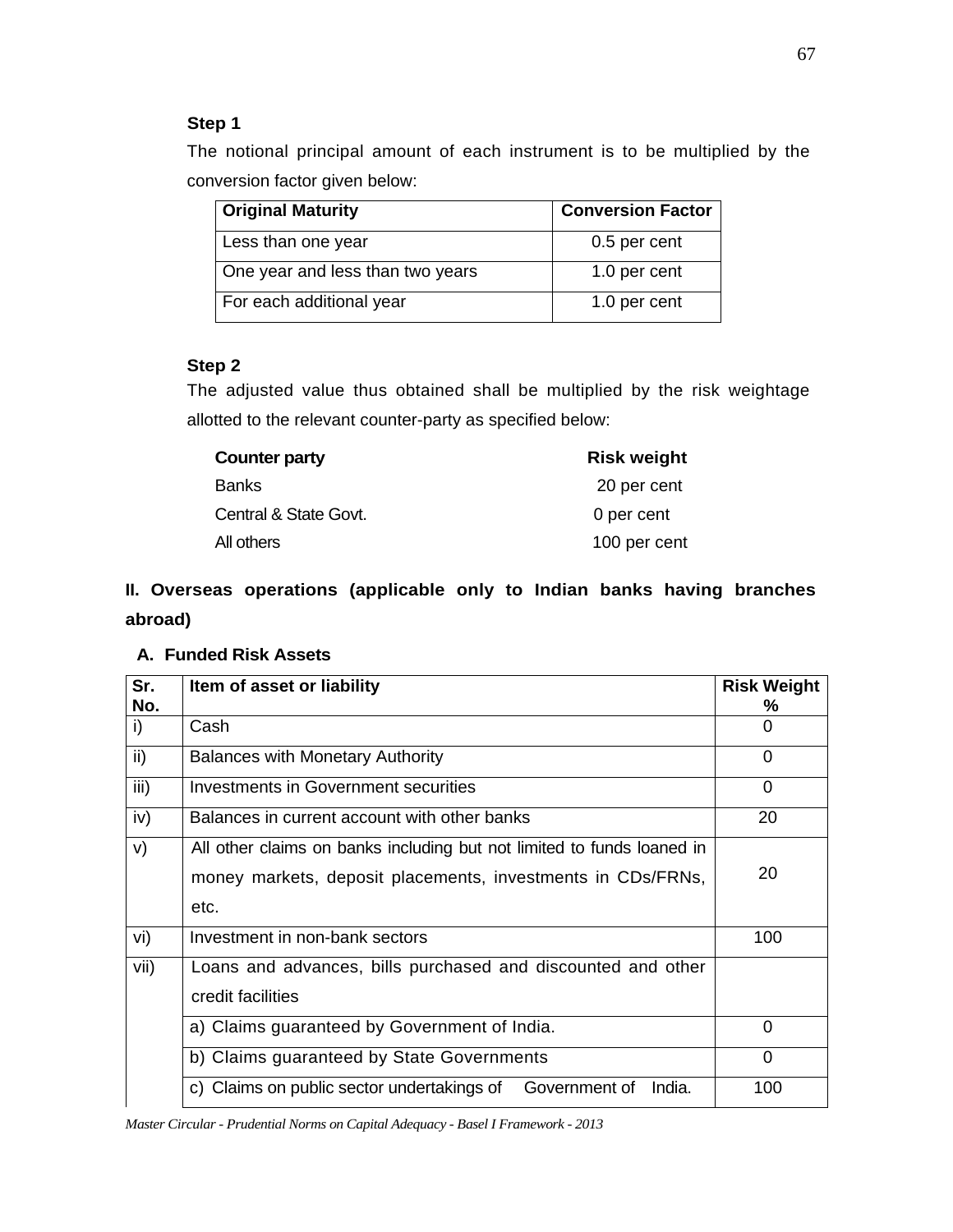|       | d) Claims on public sector undertakings of State Governments | 100 |
|-------|--------------------------------------------------------------|-----|
|       | e) Others                                                    | 100 |
| viii) | All other banking and infrastructural assets                 | 100 |

### **B. Non-funded Risk Assets**

| Sr.<br>No.      | <b>Instruments</b>                                                                                                                     | <b>Credit</b><br><b>Conversion</b><br>Factor (%) |
|-----------------|----------------------------------------------------------------------------------------------------------------------------------------|--------------------------------------------------|
| $\overline{1}$  | Direct credit substitutes, e.g. general guarantees<br>of indebtedness                                                                  | 100                                              |
|                 | (including standby letters of credit serving as financial guarantees for                                                               |                                                  |
|                 | loans and securities) and acceptances (including endorsements with                                                                     |                                                  |
|                 | the character of acceptances)                                                                                                          |                                                  |
| $\overline{ii}$ | Certain<br>transaction-related<br>contingent items<br>(e.g.<br>performance                                                             | 50                                               |
|                 | bonds, bid bonds, warranties and standby letters of credit related to                                                                  |                                                  |
|                 | particular transactions)                                                                                                               |                                                  |
| iii)            | Short-term self-liquidating trade related contingencies- such as                                                                       | 20                                               |
|                 | documentary credits collateralised by the underlying shipments                                                                         |                                                  |
| iv)             | Sale and repurchase agreement and asset sales with recourse,                                                                           | 100                                              |
|                 | where the credit risk remains with the bank.                                                                                           |                                                  |
| V)              | Forward asset purchases, forward deposits and partly paid shares<br>and securities, which represent commitments with certain draw down | 100                                              |
| vi)             | Note issuance facilities and revolving underwriting facilities                                                                         | 50                                               |
| vii)            | commitments (e.g. formal standby facilities and credit lines)<br>Other                                                                 | 50                                               |
|                 | with an original maturity of over one year.                                                                                            |                                                  |
| viii)           | Similar commitments with an original maturity up to one year, or                                                                       | 0                                                |
|                 | which can be unconditionally cancelled at any time.                                                                                    |                                                  |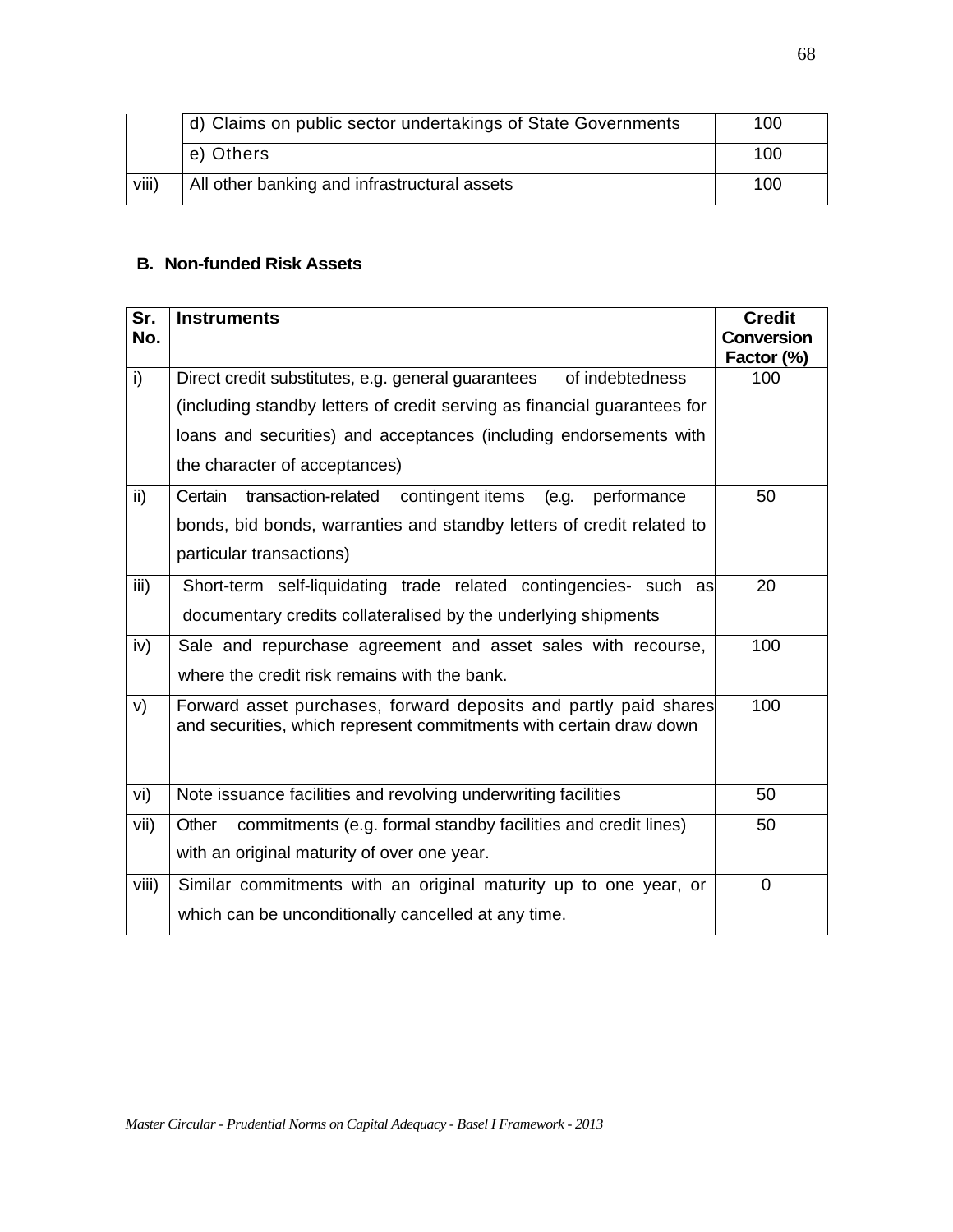### **ANNEX 9.1**

### **MSE Advances Guaranteed by Credit Guarantee Fund Trust for Micro and Small Enterprises (CGTMSE) – Risk weights and Provisioning norms (paragraph I (A)(III)(9) of Annex 9)**

### **Risk-Weight**

#### Example I

CGTMSE Cover: 75% of the amount outstanding or 75% of the unsecured amount or ₹18.75 lakh, whichever is less

| Realisable value of Security                                   | : ₹1 .50 lakh |  |
|----------------------------------------------------------------|---------------|--|
| a) Balance outstanding                                         | : ₹10.00 lakh |  |
| b) Realisable value of security                                | : ₹1.50 lakh  |  |
| c) Unsecured amount $(a) - (b)$                                | : ₹8.50 lakh  |  |
| d) Guaranteed portion $(75\% \text{ of } (c))$                 | ∶ ₹6.38 lakh  |  |
| e) Uncovered portion $(8.50 \text{ lakh} - 6.38 \text{ lakh})$ | : ₹2.12 lakh  |  |
|                                                                |               |  |

| Risk-weight on (b) and (e) | - Linked to the counter party |
|----------------------------|-------------------------------|
| Risk-weight on (d)         | – Zero                        |

Example II

CGTMSE cover: 75% of the amount outstanding or 75% of the unsecured amount or ₹18.75 lakh whichever is less

| Realisable value of Security                             | : ₹ 10.00 lakh. |
|----------------------------------------------------------|-----------------|
| a) Balance outstanding                                   | ∶ ₹ 40.00 lakh  |
| b) Realisable value of security                          | : ₹ 10.00 lakh  |
| c) Unsecured amount (a) - (b)                            | : ₹30.00 lakh   |
| d) Guaranteed portion (max.)                             | ∶ ₹ 18.75 lakh  |
| e) Uncovered portion (₹30 lakh-18.75 lakh) : ₹11.25 lakh |                 |
|                                                          |                 |
|                                                          |                 |

Risk-weight (b) and (e)  $\qquad \qquad$  - Linked to the counter party Risk-weight on (d) and the state of the state of the Sero state of the Sero state of the Zero **\*\*\*\*\*\*** 

*Master Circular - Prudential Norms on Capital Adequacy - Basel I Framework - 2013*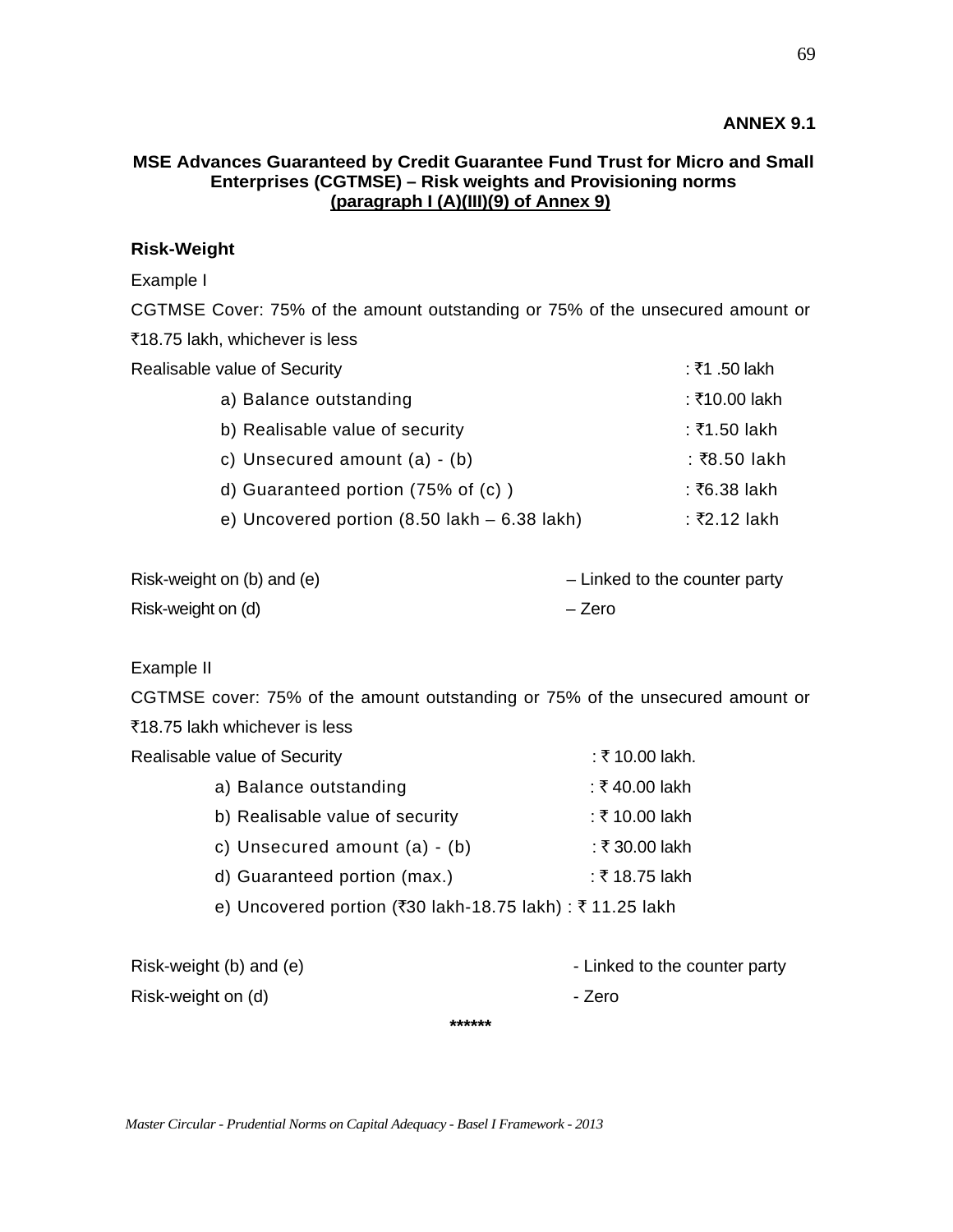### **ANNEX 9.2**

### **Terms and conditions for the purpose of liberal Risk Weight for Capital Adequacy for investments in Mortgage Backed Securities (MBS) of residential assets of Housing Finance Companies (HFC) (Vide item (I)(A)(II)(12)of Annex 9)**

**1(a)** The right, title and interest of a HFC in securitized housing loans and receivables there under should irrevocably be assigned in favour of a Special Purpose Vehicle (SPV) / Trust.

**1(b)** Mortgaged securities underlying the securitized housing loans should be held exclusively on behalf of and for the benefit of the investors by the SPV/Trust.

**1(c)** The SPV or Trust should be entitled to the receivables under the securitised loans with an arrangement for distribution of the same to the investors as per the terms of issue of MBS. Such an arrangement may provide for appointment of the originating HFC as the servicing and paying agent. However, the originating HFC participating in a securitisation transaction as a seller, manager, servicer or provider of credit enhancement or liquidity facilities:

- i. shall not own any share capital in the SPV or be the beneficiary of the trust used as a vehicle for the purchase and securitization of assets. Share capital for this purpose shall include all classes of common and preferred share capital;
- ii. shall not name the SPV in such manner as to imply any connection with the bank;
- iii. shall not have any directors, officers or employees on the board of the SPV unless the board is made up of at least three members and where there is a majority of independent directors. In addition, the official(s) representing the bank will not have veto powers;
- iv. shall not directly or indirectly control the SPV; or
- v. shall not support any losses arising from the securitization transaction or by investors involved in it or bear any of the recurring expenses of the transaction.

*Master Circular - Prudential Norms on Capital Adequacy - Basel I Framework - 2013* **1(d)** The loans to be securitized should be loans advanced to individuals for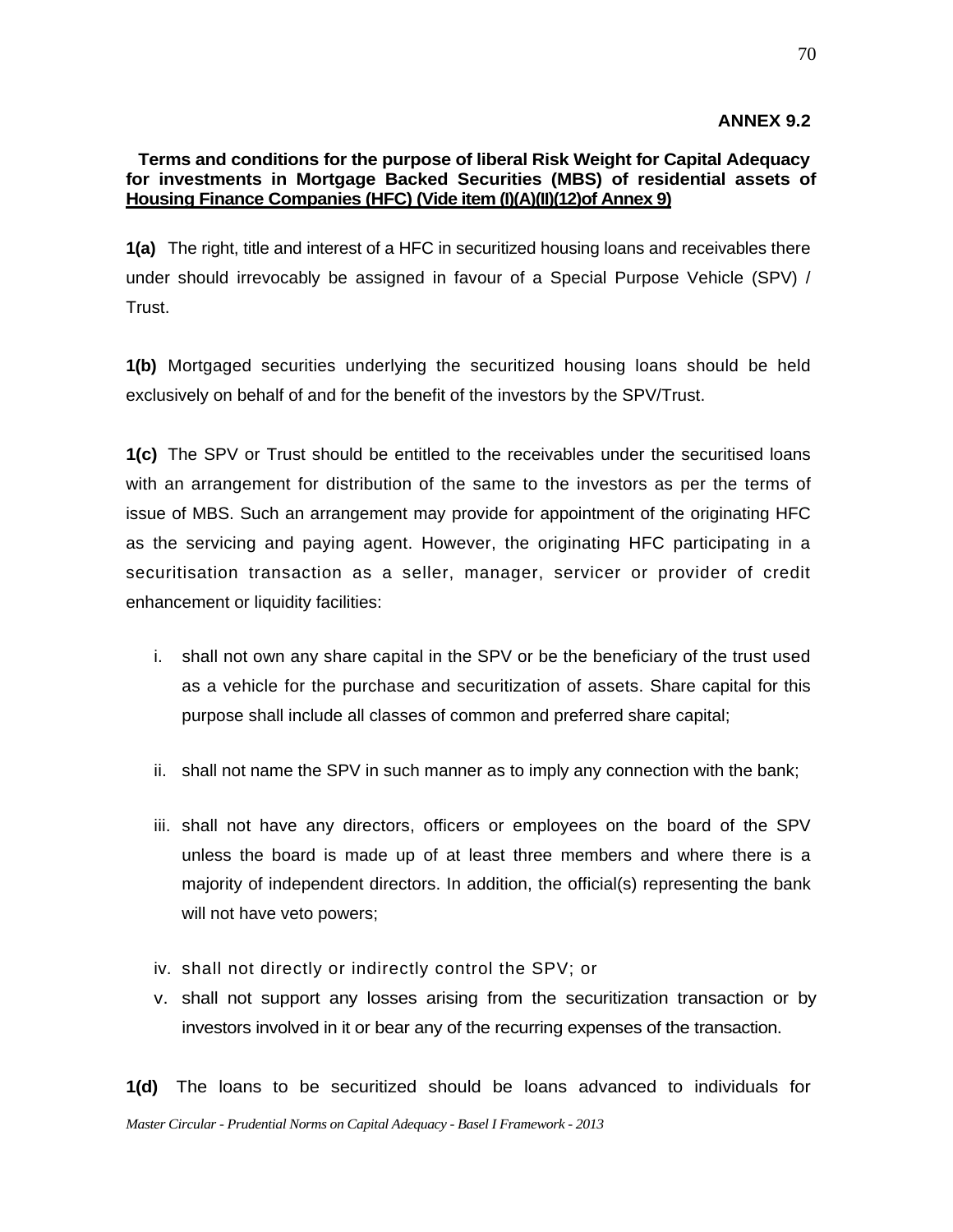acquiring/constructing residential houses which should have been mortgaged to the HFC by way of exclusive first charge.

**1(e)** The loans to be securitized should be accorded an investment grade credit rating by any of the credit rating agencies at the time of assignment to the SPV.

**1(f)** The investors should be entitled to call upon the issuer - SPV - to take steps for recovery in the event of default and distribute the net proceeds to the investors as per the terms of issue of MBS.

**1(g)** The SPV undertaking the issue of MBS should not be engaged in any business other than the business of issue and administration of MBS of individual housing loans.

**1(h)** The SPV or Trustees appointed to manage the issue of MBS should have to be governed by the provisions of Indian Trusts Act, 1882.

2. If the issue of MBS is in accordance with the terms and conditions stated in paragraph **1** above and includes irrevocable transfer of risk and reward of the housing loan assets to the Special Purpose Vehicle (SPV)/Trust, investment in such MBS by any bank would not be reckoned as an exposure on the HFC originating the securitized housing loan. However, it would be treated as an exposure on the underlying assets of the SPV / Trust.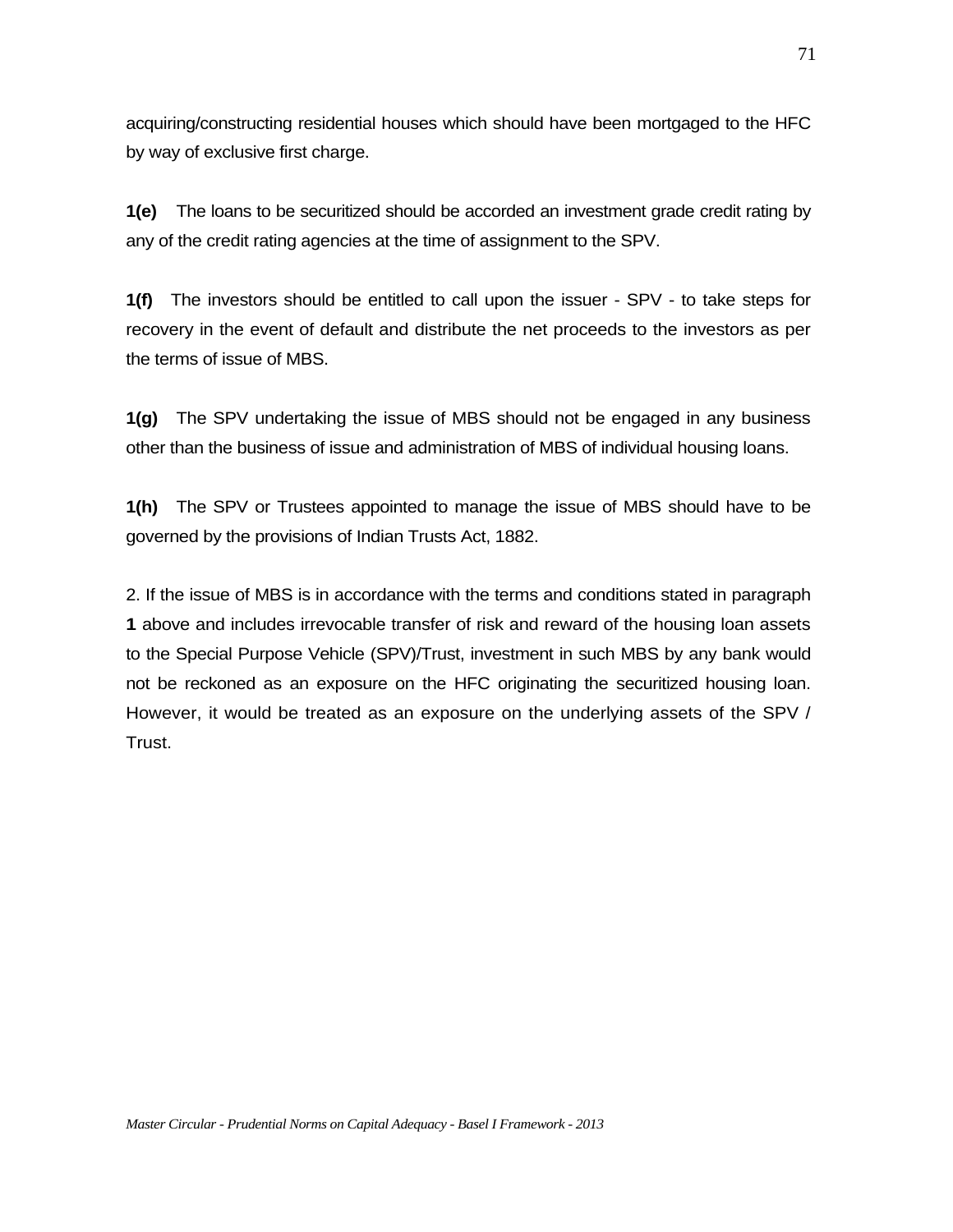### **ANNEX 9.3 Conditions for availing concessional Risk Weight on investment in securitised paper pertaining to an infrastructure facility** *(Vide item* (I)(A)(II)(14)*of Annex 9)*

- 1. The infrastructure facility should satisfy the conditions stipulated in our circular DBOD. No. BP. BC. 92/21.04.048/ 2002- 2003 dated June 16, 2004.
- 2. The infrastructure facility should be generating income/ cash flows which would ensure servicing/ repayment of the securitised paper.
- 3. The securitised paper should be rated at least 'AAA' by the rating agencies and the rating should be current and valid. The rating relied upon will be deemed to be current and valid if :

The rating is not more than one month old on the date of opening of the issue, and the rating rationale from the rating agency is not more than one year old on the date of opening of the issue, and the rating letter and the rating rationale is a part of the offer document.

In the case of secondary market acquisition, the 'AAA' rating of the issue should be in force and confirmed from the monthly bulletin published by the respective rating agency.

The securitised paper should be a performing asset on the books of the investing/ lending institution.